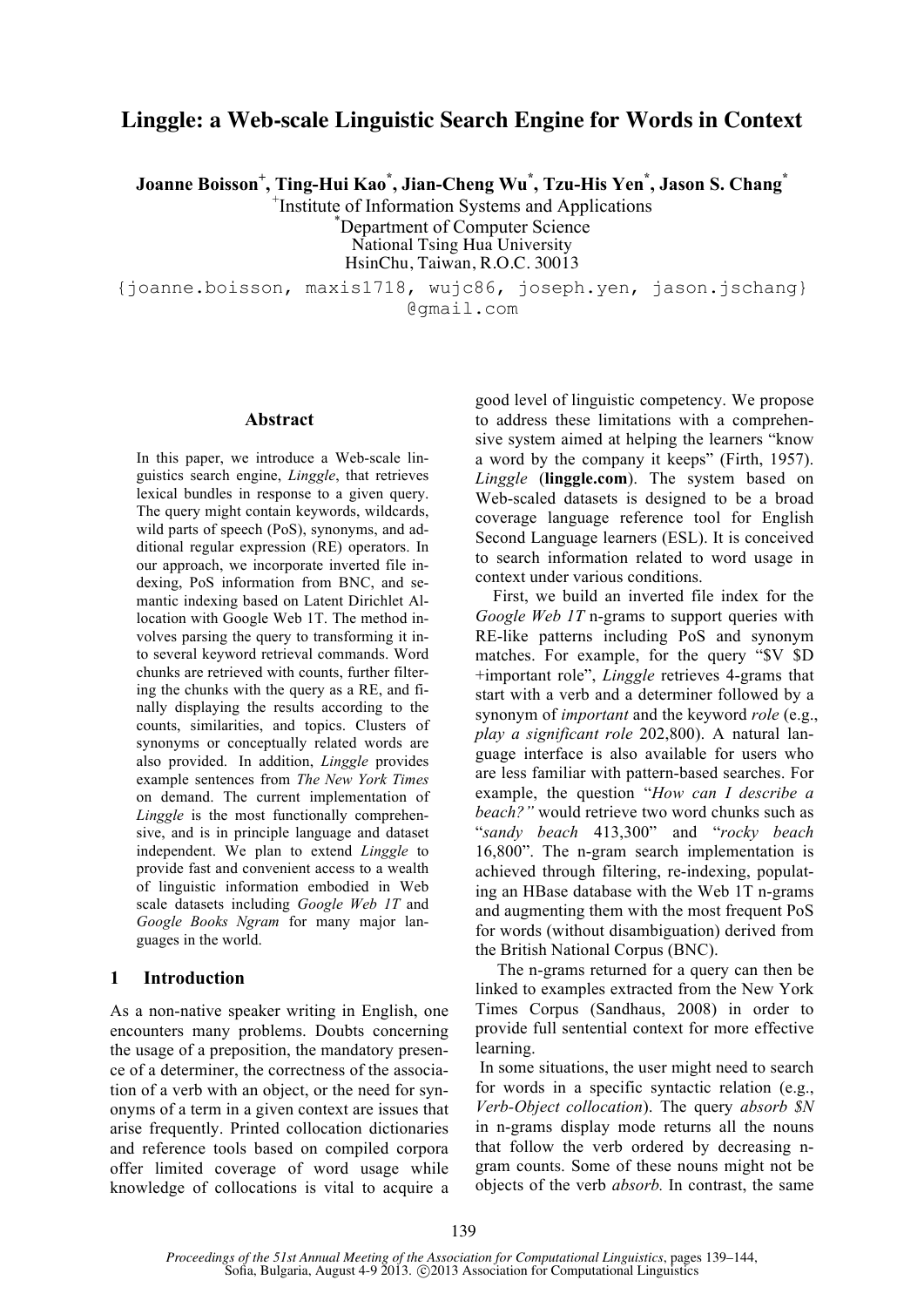query in cluster display mode will control that two words have been labeled *verb-object* by a parser. Moreover, n-grams grouped by object topic/domain give the learner an overview of the usage of the verb. For example the verb *absorb* takes clusters of objects related to the topics *liquid*, *energy, money*, *knowledge*, and *population*.

| linggle <sup>10</sup> | cultivate \$N                                                                       | Command <sub>1</sub> |        | Q |
|-----------------------|-------------------------------------------------------------------------------------|----------------------|--------|---|
|                       | relationship<br>$\bullet$<br><b>0</b> tourism<br><b>o</b> land<br>crop<br>$\bullet$ | <b>O</b> community   |        |   |
|                       | relationship                                                                        |                      |        |   |
|                       | cultivate relationship                                                              | 10,200               | ÷      |   |
|                       | cultivate friendship                                                                | 2,800                | ÷      |   |
|                       | cultivate love                                                                      | 1,700                | $+$    |   |
|                       | cultivate partnership                                                               | 1,100                | ÷      |   |
|                       | cultivate interest                                                                  | 1,500                | $+$    |   |
|                       | cultivate awareness                                                                 | 1,500                | ÷      |   |
|                       | cultivate support                                                                   | 1,000                | ÷      |   |
|                       | cultivate contacts                                                                  | 1,000                | ÷      |   |
|                       |                                                                                     |                      | (more) |   |
|                       | crops                                                                               |                      |        |   |
|                       |                                                                                     |                      |        |   |
|                       | cultivate crops                                                                     | 3.300                |        |   |
|                       | fifi Farmers should cultivate their crops to get a good harvest. ##                 |                      |        |   |
|                       | cultivate rice                                                                      | 1.700                | ÷      |   |
|                       | cultivate plants                                                                    | 1,400                | ÷      |   |
|                       | cultivate vegetable                                                                 | 900                  | ÷      |   |
|                       | cultivate coffee                                                                    | 600                  | ÷.     |   |
|                       |                                                                                     |                      | (more) |   |

Figure 1. An example Linggle search for the query "absorb \$N."

This tendency of predicates to prefer certain classes of arguments is defined by Wilks (1978) as selectional preferences and widely reported in the literature. Erk and Padó (2010) extend experiments on selectional preference induction to inverse selectional preference, considering the restriction imposed on predicates. Inverse sectional preference is also implemented in *linggle* (e.g. "\$V apple").

*Linggle* presents clusters of synonymous collocates (adjectives, nouns and verbs) of a query keyword. We obtained the clusters by building on Lin and Pantel's (2002) large-scale repository of dependencies and word similarity scores. Using the method proposed by Ritter and Etzioni (2010) we induce selectional preference with a Latent Dirichlet Allocation (LDA) model to seed the clusters.

The rest of the paper is organized as follows. We review the related work in the next section. Then we present the syntax of the queries and the functionalities of the system (Section 3). We describe the details of implementation including the indexing of the n-grams and the clustering algorithm (Section 4) and draw perspective of development of Web scale search engines (Section 5).

#### **2 Related work**

Web-scale Linguistic Search Engine (LSE) has been an area of active research. Recently, the state-of-the-art in LSE research has been re-

viewed in Fletcher (2012). We present in this paper a linguistic search engine that provides a more comprehensive and powerful set of query features.

Kilgarriff et al. (2001) describe the implementation of the linguistic search engine Word Sketch (2001) that displays collocations and dependencies acquired from a large corpus such as the BNC. Word Sketch is not as flexible as typical search engines, only supporting a fixed set of *queries*.

Recently, researchers have been attempting to go one step further and work with Web scale datasets, but it is difficult for an academic institute to crawl a dataset that is on par with the datasets built by search engine companies. In 2006, Google released the *Web 1T* for several major languages of the world (trillion-word n-gram datasets for English, Japanese, Chinese, and ten European languages), to stimulate NLP research in many areas. In 2008, Chang described a prototype that enhances *Google Web 1T* bigrams with PoS tags and supports search in the dataset by wildcards (wild-PoS), to identify recurring collocations. Wu, Witten and Franken (2010) describe a more comprehensive system (FLAX) that combines filtered Google data with text examples from the BNC for several learning activities.

In a way similar to Chang (2008) and Wu, Witten and Franken (2010), Stein, Potthast, and Trenkmann (2010) describe the implementation and application of *NetSpeak*, a system that provides quick access to the Google Web 1T n-gram with RE-like queries (alternator "|", one arbitrary word "\*", arbitrary number of words between two specified words "…"). In contrast to *Linggle*, *NetSpeak* does not support PoS wildcard or conceptual clustering.

An important function in both *Linggle* and *NetSpeak* is synonym query. *NetSpeak* uses WordNet (Fellbaum 2010) synsets to support synonym match. But WordNet synsets tend to contain very little synonyms, leading to poor coverage. Alternatively, one can use the distributional approach to similarity based on a very large corpus. Lin and Pantel (2002) report efforts to build a large repository of dependencies extracted from large corpora such as Wikipedia, and provide similarity between words (demo.patrickpantel.com). We use these results both for handling synonym queries and to organize the n-grams into semantic classes.

More recently, Ritter and Etzioni (2010) propose to apply an LDA model (Blei et al. 2003) to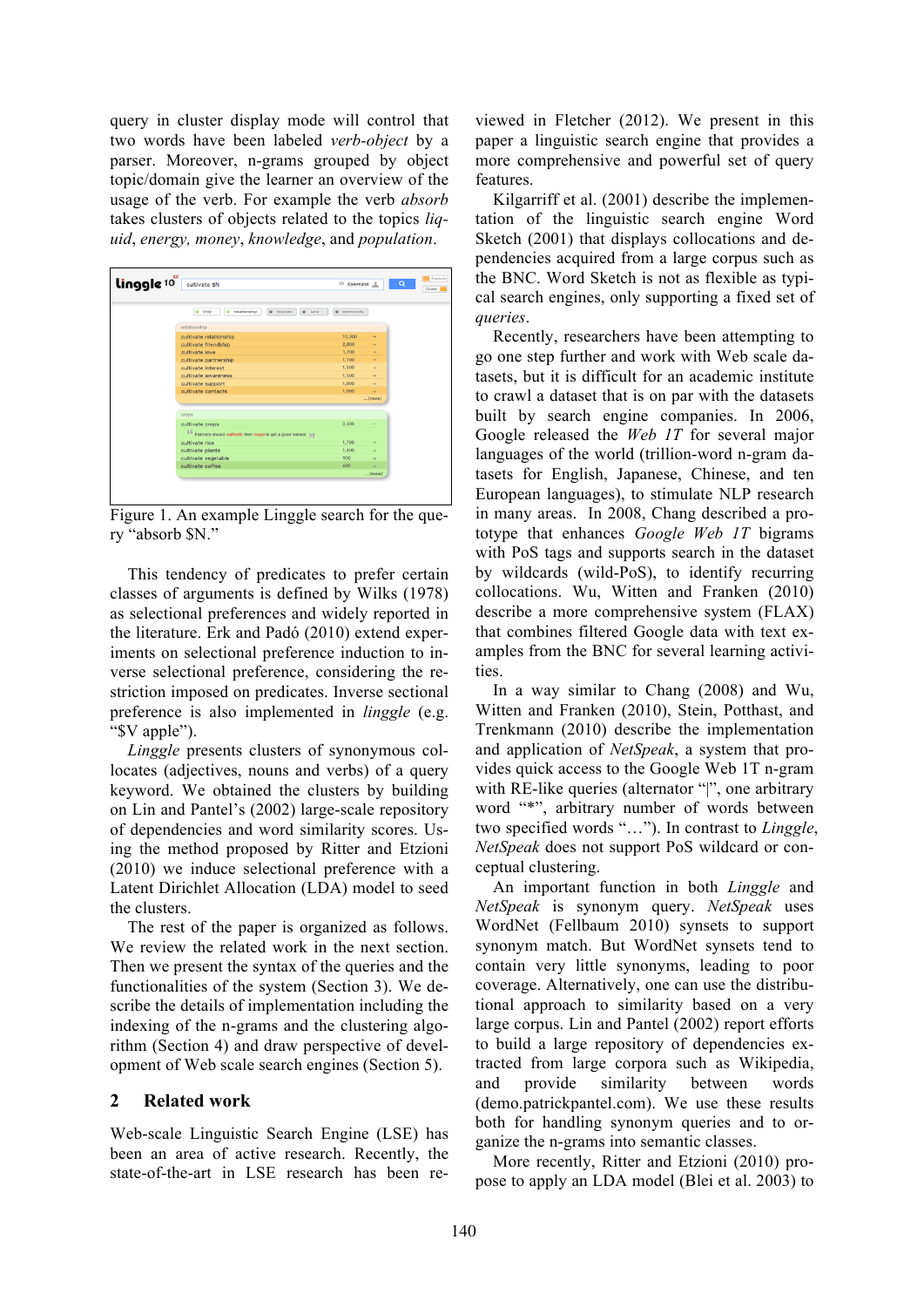the problem of inducing selectional preference. The idea is to consider the verbs in a corpus as the documents of a traditional LDA model. The arguments of the verb that are encountered in the corpus are treated as the words composing a document in the traditional model. The model seems to successfully infer the semantic classes that correspond to the preferred arguments of a verb. The topics are semi-automatically labeled with WordNet classes to produce a repository of human interpretable class-based selectional preference. This choice might be due to the fact that if most LDA topic heads are usually reasonable upon human inspection, some topics are also incoherent (Newman 2010) and lower frequency words are not handled as successfully. We control the coherence of the topics and rearrange them into human interpretable clusters using a distributional similarity measure.

Microsoft Sempute Project (Sempute Team 2013) also explores core technologies and applications of semantic computing. As part of Sempute project, *NeedleSeek* is aimed at automatically extracting data to support general semantic Web searches. While *Linggle* focuses on n-gram information for language learning, *NeedleSeek* also uses LDA to support question answering (e.g., *What were the Capitals of ancient China?*) .

In contrast to the previous research in Web scale linguistic search engines, we present a system that supports queries with keywords, wildcard words, POS, synonyms, and additional regular expression (RE) operators and displays the results according the count, similarity, and topic with clusters of synonyms or conceptually related words. We exploit and combine the power of both LDA analysis and distributional similarity to provide meaningful semantic classes that are constrained with members of high similarity. Distributional similarity (Lin 1998) and LDA topics become two angles of attack to view language usage and corpus patterns.

# **3 Linggle Functionalities**

The syntax of *Linggle* queries involves basic regular expression of keywords enriched with wildcard PoS and synonyms. *Linggle* queries can be either pattern-based commands or natural language questions. The natural language queries are currently handled by simple string matching based on a limited set of questions and command pairs provided by a native speaker informant.

## **3.1 Natural language queries**

The handling of queries formulated in natural language has been implemented with handcrafted patterns refined from a corpus of questions found on various websites. Additionally, we asked both native and non-native speakers to use the system for text edition and to write down all the questions that arise during the exercise.

*Linggle* transforms a question into commands for further processing based on a set of canned texts (e.g., "How to describe a beach?" will be converted to "\$A beach"). We are in the process of gathering more examples of language-related question and answer pairs from **Answers.com** to improve the precision, versatility, and coverage.

## **3.2 Syntax of queries**

The syntax of the patterns for n-grams is shown in Table 1. The syntax supports two types of query functions: basic keyword search with regular expression capability and semantic search.

Basic search operators enable the users to query zero, one or more arbitrary words up to five words. For example, the query "*set off … \$N*" is intended to search for all nouns in the right context of *set off*, within a maximum distance of three words.

In addition, the "?" operator in front of a word represents a search for n-grams with or without the word. For example, a user wanting to determine whether to use the word *to* between *listen* and *music* can formulate the query "*listen ?to music*."

Yet another operation "|" is provided to search for information related to word choice. For example the query "build | construct ... dream" can be used to reveal that people *build* a dream much more often than they *construct* a dream.

A set of PoS symbols (shown in Table 2) is defined to support queries that need more precision than the symbol \*. More work might be needed to resolve PoS ambiguity for n-grams. Currently, any word that has been labeled with the requested PoS in the BNC more than 5% of the time is displayed.

The "+" operator is provided to support semantic queries. Placed in front of a word, it is intended to search for synonyms in the context. For example the query "+sandy beach" would generate *rocky beach*, *stony beach*, *barren beach* in the top three results. The query "+abandoned beach" generates *deserted, destroyed and empty beach* at the top of the list. To support conceptual clustering of collocational n-grams, we need to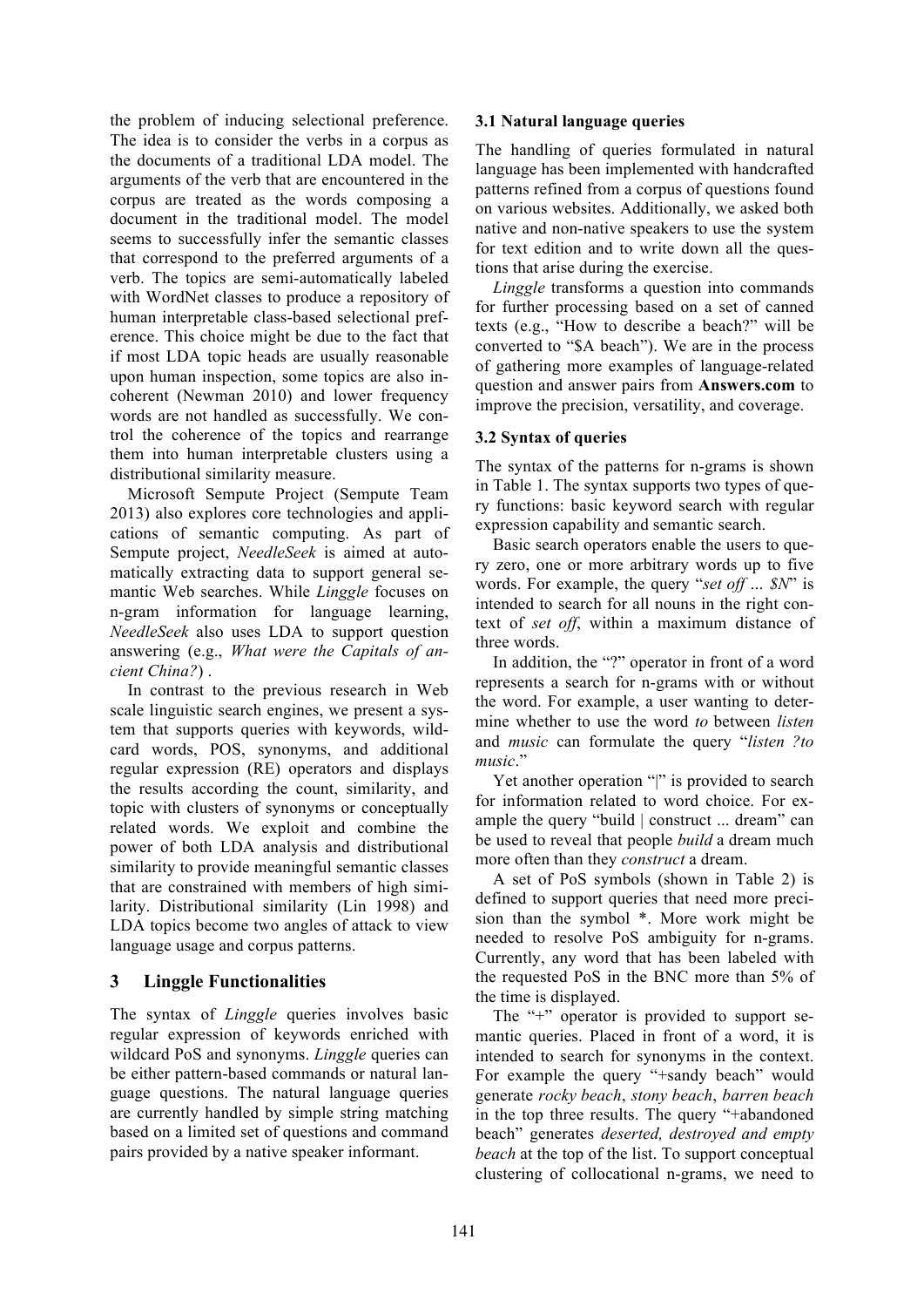identify synonyms related to different senses of a given word. Table 3 shows an example of the result obtained for the ambiguous word *bank* as a unigram query. We can see the two main senses of the word (*river bank* and *institution*) as clusters.

| <b>Operators</b> | <b>Description</b>    |
|------------------|-----------------------|
| $\ast$           | Any Word              |
|                  | With/without the word |
|                  | Zero or more words    |
|                  | Alternator            |
| S                | Part of speech        |
|                  | Synonyms              |
|                  |                       |

Table 1: Operators in the Linggle queries

| Part of speech | <b>Description</b> |
|----------------|--------------------|
| N              | Noun               |
|                | Verb               |
| A              | Adjective          |
| R              | Adverb             |
| PP             | Preposition        |
| NP             | Proper Noun        |
| <b>PR</b>      | Pronoun            |
|                | Determiner         |

Table 2: Part-of-speech in the Linggle queries

A *cluster* button on the interface activates or cancels conceptual clustering. When *Linggle* is switched into a cluster display mode, adjectivenouns, verb-objects and subject-verb relations can be browsed based on the induced conceptual clusters (see Figure 1).

#### **The New York Times Example Base**

In order to display complete sentence examples for users, the New York Times Corpus sentences are indexed by word. When the user searches for words in a specific syntactic relation, morphological query expansion is performed and patterns are used to increase both the coverage and the precision of the provided examples. For example, the bi-gram *kill bacteria* will be associated with the example sentence "*The bacteria are killed by high temperatures*.".

#### **3.3 Semantic Clusters**

Two types of semantic clusters are provided in Linggle: selectional preference and clusters of synonyms. Selectional preference expresses for example that an *apple* is more likely to be *eaten* or *cooked* than to be *killed* or *hanged.* Different classes of arguments for a predicate (or of predicates for an argument) can be found automatically. The favorite class of objects for the verb *drink*

is LIQUID with the noun *water* ranked at the top. Less frequent objects belonging to the same class include *liquor* in the tail of the list. We aim at grouping arguments and predicates into semantic clusters for better readability.

valley mountain river lake hill bay plain north ridge coast city district town area community municipality country village land region

route highway road railway bridge crossing canal railroad junction

stream creek tributary

organization business institution company industry organisation agency school department university government court board

channel network affiliate outlet

supplier manufacturer distributor vendor retailer investor broker provider lender owner creditor shareholder customer employer

Table 3: First two level-one clusters of synonyms for the word "*bank*"

We produce clusters with a two-layer structure. Level one represents loose topical relatedness roughly corresponding to broad domains, while level two is aimed at grouping together closely similar words. For example, among the objects of the verb *cultivate*, the nouns *tie* and *contact* belong to the same level-two cluster. *Attitude* and *spirit* belong to another level-two cluster but both pairs are in the same level-one cluster. The nouns *fruit* and *vegetable* are clustered together in another level-one cluster. This double-layer representation is a solution to express at once close synonymy and topic relatedness. The clusters of symonyms displayed in Table 3 follow the same representation.

#### **4 Implementation of the system**

In this section, we describe the implementation of *Linggle*, including how to index and store ngrams for a fast access (Section 4.1) and construction of the LDA models (Section 4.2). We will describe the clustering method in more details in section 5.

#### **4.1 N-grams preprocessing**

The n-grams are first filtered keeping only the words that are in WordNet and in the British National Corpus, and then indexed by word and position in the n-gram, in a way similar to the rotated n-gram approach proposed by Lin et. al. (2010). The files are then stored in an Apache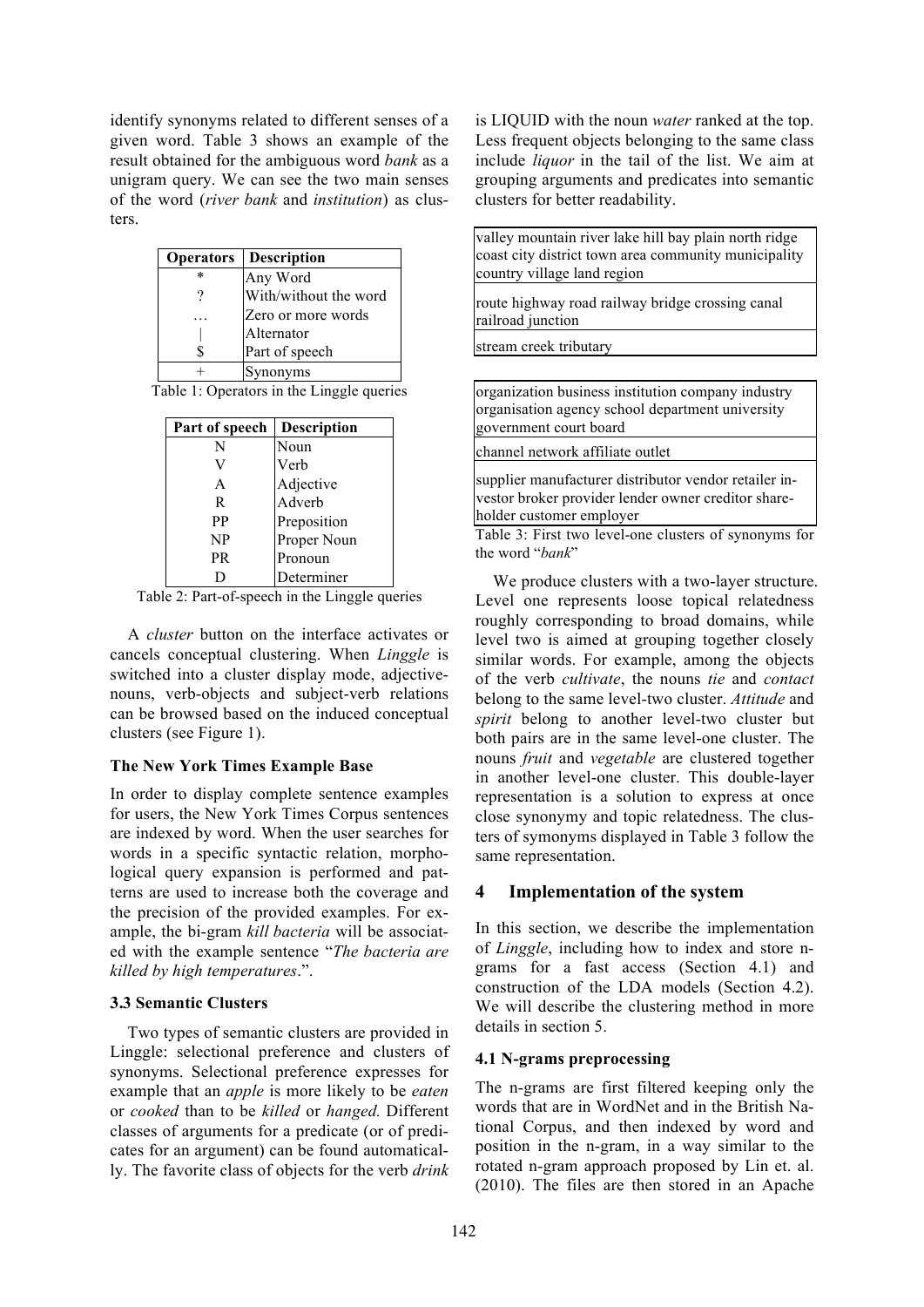HBase NoSQL base. The major advantages of using a NoSQL database is the excellent performance in querying the ability of storing large amounts of data across several servers and the capability to scale up when we have additional entries in the dataset, or additional datasets to add to the system.

#### **4.2 LDA models computations**

Two types of LDA models are calculated for *Linggle*. The first type is a selectional preference model between heads and modifiers. Six models are calculated in total for the subject-verb, the verb-object and the adjective-noun relations done in a similar way to Ritter and Etzioni's (2010) model with binary relations instead of triples. The second is a word/synonyms model in which a word is considered as a document in LDA and its synonyms as the words of the document. This second model has the effect of splitting the synonyms of a word into different topics, as shown in Table 3.

| Seeds                                           | parameter: $sl$                                                     |  |  |  |  |
|-------------------------------------------------|---------------------------------------------------------------------|--|--|--|--|
| 1.                                              | Consider the $m$ first topics for a verb $v$ ac-                    |  |  |  |  |
|                                                 | cording to the LDA per document-topic dis-                          |  |  |  |  |
|                                                 | tribution $(\theta)$                                                |  |  |  |  |
|                                                 | Consider $S = o_1, , o_n$ , a set of <i>n</i> objects of <i>v</i> . |  |  |  |  |
| $\frac{2}{3}$ .                                 | Split S into <i>m</i> classes $C_1, \ldots, C_m$ according to       |  |  |  |  |
|                                                 | their LDA per topic-word probability: $o_i$ is                      |  |  |  |  |
|                                                 | assigned to the topic in which it has the                           |  |  |  |  |
|                                                 | highest probability.                                                |  |  |  |  |
| 4.                                              | For each class $C_i$ , move every object $o_i$ that                 |  |  |  |  |
|                                                 | is not similar to any other $o_k$ of $C_i$ , according              |  |  |  |  |
|                                                 | to a similarity threshold $sl$ into a new created                   |  |  |  |  |
|                                                 | class.                                                              |  |  |  |  |
|                                                 | Level 2<br>parameter: $s_2$                                         |  |  |  |  |
| While $(Argmax_{ci, ci} Sim(c_i, c_i) > s_2)$ : |                                                                     |  |  |  |  |
|                                                 | Merge $Argmax_{ci, ci} Sim(c_i, c_i)$ into one                      |  |  |  |  |
| class.                                          |                                                                     |  |  |  |  |
|                                                 | Level 1<br>parameter: $s_3$                                         |  |  |  |  |
| While $(Argmax_{ci, cj} Sim(c_i, c_j) > s_3)$ : |                                                                     |  |  |  |  |
|                                                 | Group $Argmax_{ci, cj} Sim(c_i, c_j)$ under the                     |  |  |  |  |
|                                                 | same level 1 cluster.<br>$\cdot$ $\cdot$                            |  |  |  |  |

Table 4: Clustering Algorithm for the object of a given verb

The hyperparameters *alpha, eta,* that affect the sparsity of the document-topic (*theta*) and the topic-word (*lambda*) distributions are both set to 0.5 and the number of topics is set to 300. More research would be necessary to optimize the value for the parameters in the perspective of the clustering algorithm, as quickly discussed in the next section.

 $Sim (c_i, c_j)$ : 1. Build the Cartesian product  $C = c_i \times c_j$ 2. Get P the set of the similarity between all word pairs in C 3. Return  $Sim(c_i, c_i)$  the mean of the scores in P

# Table 5: Similarity between two classes  $t_i$  and  $t_i$

# **5 Clustering algorithm**

The clustering algorithm combines topic modeling results and a semantic similarity measure. We use Pantel's dependencies repository to compute LDA models for subject-verbs, verbsobjects and adjective-nouns relations in both directions. Currently, we also use Pantel's similarity measure. It has a reasonable precision partly because it relies on parser information instead of bag of words windows. However the coverage of the available scores is lower than what would be needed for Linggle. We will address this issue in the near future by extending it with similarity scores computed from the n-grams.

We combine the two distributional semantics approaches in a simple manner inspired by clustering by committee algorithm (CBC). The similarity measure is used to refine the LDA topics and to generate finer grain clusters. Conversely, LDA topics can also be seen as the seeds of our clustering algorithm.

This algorithm intends to constrain the words that belong to a final cluster more strictly than LDA does in order to obtain clearly interpretable clusters. The exact same algorithm is applied to synonym models, for synonyms of nouns, adjectives and verbs (shown in Table 3).

Table 4 shows the algorithm for constructing double layer clusters for a set *S* of objects of a verb *v*. The objects are first roughly split into classes, attributing a single topic to every object  $o_i$ . The topic of a word  $o_i$  is determined according to its per topic-word probability. More experiments could be done using the product of the per document-topic and the per topic-word LDA probabilities instead, in order to take into account the specific verb when assigning a topic to the object. Such a way of assigning topics should also be more sensitive to the LDA hyperparameters.

At this stage, some classes are incoherent and that low frequency words that do not appear in the head of any topic are often misclassified. Words are rearranged between the classes and create new classes if necessary using the similarity measure. If any word of a class is not simi